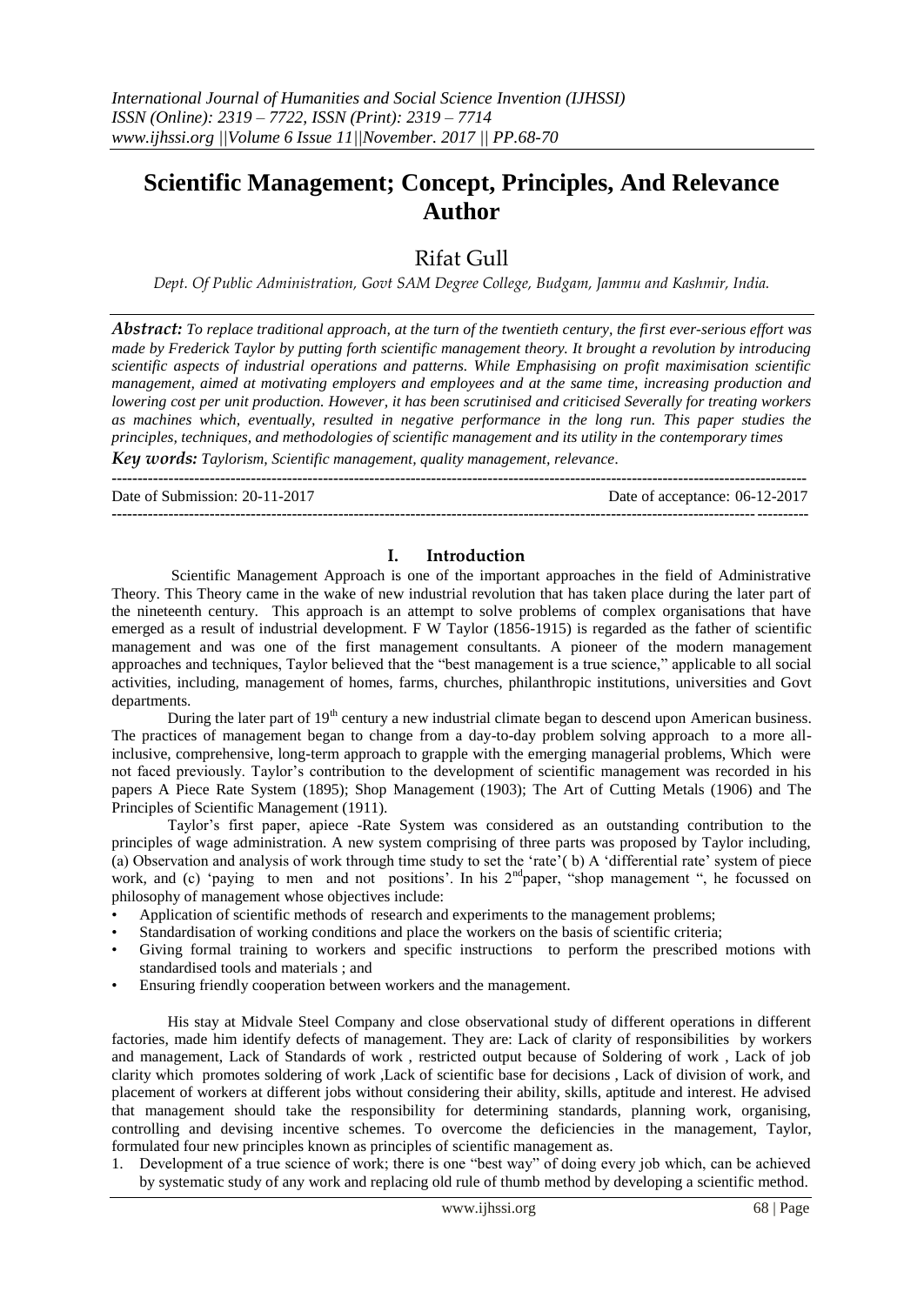- 2. Scientific selection and progressive development of workmen; it involves selecting a right person for a right job. It is incumbent upon management to study the character, nature and performance of each worker with a view to find out their limitations and possibilities for improvement and development.
- 3. Bringing together of science of work and scientifically selected workers; Taylor observed that "unless the science of work and scientifically selected men are brought together all work will be lost". He believed that workers are always willing to cooperate with the management but there is more opposition from the side of management.
- 4. Division of work and responsibility between worker and Management; He emphasised on equal responsibility between worker and management. It will result in mutual dependence and cooperation and elimination of conflict and discord.

It is a combination of all these principles that constitute scientific management, which primarily involves a complete mental revolution on the part of the workers and the management as to their duties, towards their work, towards their fellow workers, and towards all their daily problems. With this revolution in the mental attitudes of the two sides, the two sides stop pulling against each other, and instead both turn and push shoulder to shoulder in the same direction till the size of the surplus created by their joint effort is truly astounding.

Being critical of military type or linear system of organisation in which, each worker is subordinate to only one boss, he replaced it with what is called " functional foremanship". Here a worker receives orders from eight specialised supervisors of whom, four are responsible for planning and remaining four for execution. In this functional type of organisation, foreman can be trained easily and specialisation becomes very easy. In addition to functional foremanship, the other mechanisms to operate principles of scientific management include:

- Time study; with the implements and methods for properly making it.
- Standardisation of all tools and implements.
- Acts or movements of workmen for each class of work.
- The desirability of a planning room or department.
- The 'exception principle' in management.
- Use of slide-rules and similar time saving implements.
- Instruction cards for workmen.
- The task idea in management, accompanied by a large bonus for the successful performance of the task.
- The 'differential rate' system.
- Mnemonic system for classifying manufactured products as well as implements used in manufacturing.
- A routing system.
- Modern cost system.

### **II. Relevance**

The manifestation of F.W. Taylor's theory of scientific management was a major breakthrough in traditional approach to management process. Simultaneously as management evolved gradually, Taylor"s theory was severely criticised and its role declined dramatically to the extent that nowadays it is argued whether Scientific Management still exists ?

It is not hard to find examples of scientific management in todays world; we can see the car industry, manufacturing plants, even some hospitals function efficiently due to application of scientific management. Taylor"s "time and motion study" is still widely used by managers today,which,is evident in McDonald"s who, use one standardised process e;g to make a burger, which workers have to follow. This standardised process &the other principles of scientific management put together have evidently proved to be the best way to reach their ultimate productivity (world"s leading fast food chain). Though managers will have their own unique style of management, however, every manager has to use strategies which are compatible with the organisation"s nature and culture of Work. Many organisations like "Google" and many charitable organisations are not using Taylor"s model because it might not suit the nature of work of these organisations. However, during a time of emergency, such organisations may apply "best method "devised by Taylor. It is apt to mention that scientific management is very much a part of every organisation in 21<sup>st</sup> century. Its strengths in creating a divide between management functions and work functions have been employed widely at all levels in industries. Additionally, its attempt in making organisations efficient by replacing "rule of thumb" with scientific method has ensured its widespread application.

Development of "offshore markets" is one of the most significant developments that scientific management has produced in the  $21^{\text{st}}$ century. As a result of its rigorous analysis of labour techniques, many functions that were accompanied in the USA, are now performed overseas because of low labour costs and much lower taxes in countries like , India, China, Korea and other countries.